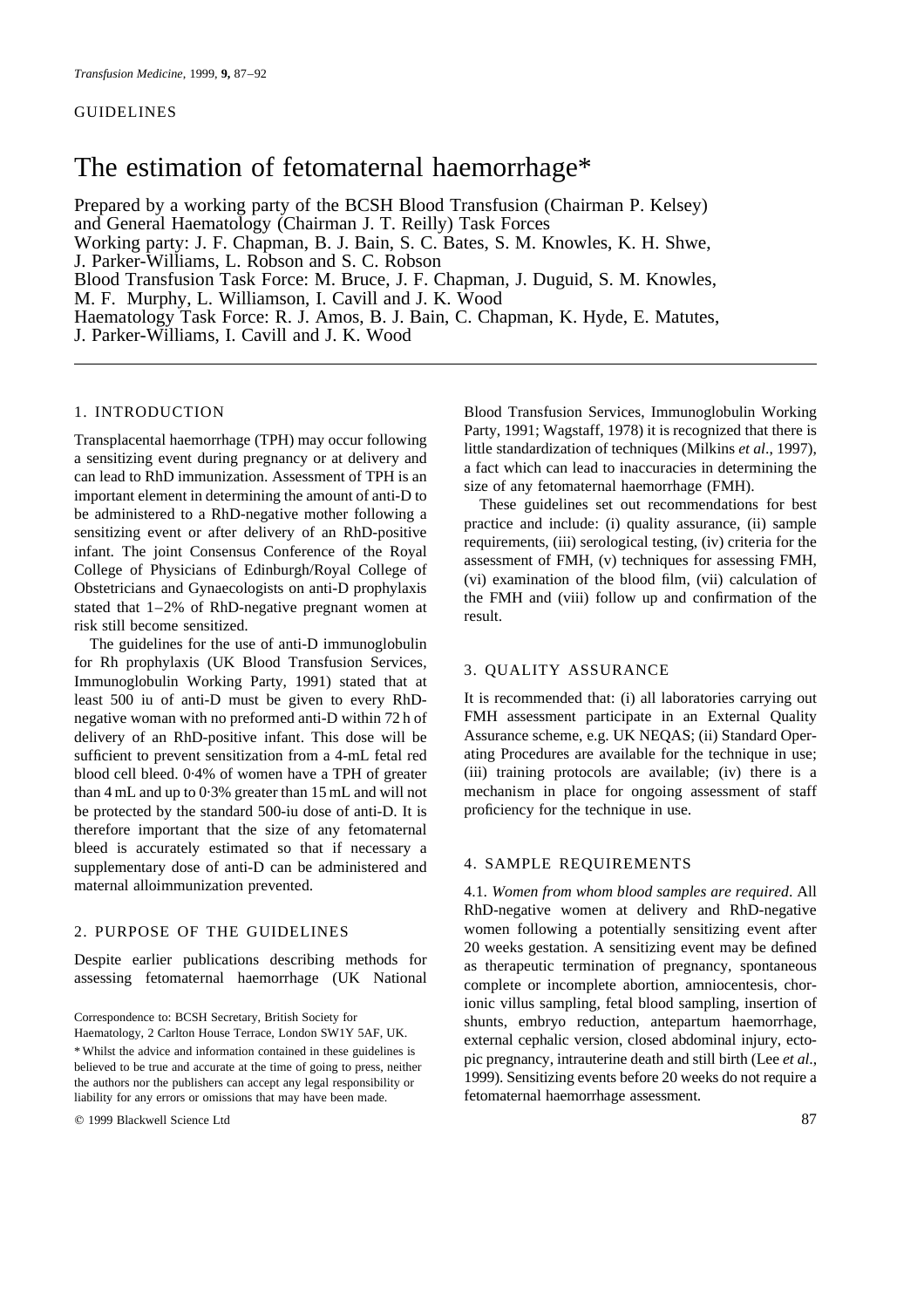#### 88 *J. F. Chapman* et al.

# 4.2. *Type of samples*

*At delivery*: (i) mother – an EDTA sample for fetomaternal haemorrhage assessment and a clotted or EDTA sample for blood grouping and antibody screening; (ii) from the cord – an EDTA or clotted sample as locally required taken with a syringe and needle from a cord vessel for blood grouping.

*Following a sensitizing event between 20 weeks and delivery*: (i) an EDTA sample from the mother.

4.3. *Sample labelling*. The samples should be labelled in accordance with the BCSH guidelines on pretransfusion compatibility testing (BCSH, 1996). The samples should also be clearly marked 'Cord' and 'Maternal' as appropriate. The request form should contain the full patient's details including location and relevant clinical details including the date and time of delivery or sensitizing event.

4.4. *Timing of samples*. The maternal sample should be taken within 2 h of a normal delivery, manual removal of placenta or sensitizing event. The sample should be processed and results reported in sufficient time to ensure that if necessary a supplementary dose of anti-D can be given within 72 h of the delivery or sensitizing event.

# 5. SEROLOGICAL TECHNIQUES

ABO and RhD typing must be carried out on both the maternal and the cord samples. The maternal sample should also be screened for clinically significant red-cell antibodies. Techniques used should be in accordance with the BCSH guidelines on pretransfusion compatibility testing (BCSH, 1996).

Anti-D detected in the maternal plasma/serum may be immune in origin or due to the administration of prophylactic anti-D. Where it is not certain that the anti-D present is immune in origin a standard dose of anti-D should be administered.

# 6. CRITERIA FOR PERFORMING AN FMH ESTIMATION

An FMH estimation should be performed if a RhDnegative woman has delivered an RhD-positive baby or if a fetal blood group is not available. This will allow an appropriate supplementary dose of anti D immunoglobulin to be given to the woman within the correct time period when necessary.

FMH estimation should also be performed following a potentially sensitizing event after 20 weeks gestation in an RhD-negative woman (see 4.2).

Fetomaternal haemorrhage assessment is not indicated if preformed immune anti-D is present in the mother's plasma/serum.

#### 7. METHODS OF ASSESSMENT FOR FMH

Techniques used for fetomaternal assessment include acid elution (Mollison, 1972), rosetting (Jones & Silver, 1958) and flow cytometry (Johnson *et al*., 1995). The techniques recommended for the screening and quantification of FMH in this document are: (a) acid elution and (b) flow cytometry. Flow cytometry for the estimation of FMH is an evolving technique and offers the advantage that if an anti-D reagent is used to relabel the fetal cells, RhD-positive cells are detected. It is recognized that not all laboratories have access to a flow cytometer and that in many laboratories only the acid elution technique is available.

# 8. ACID ELUTION TECHNIQUE

It is very important that particular attention is paid to detail. Two recommended methods can be found in Appendix 1.

All other methods (including commercial kits) should be standardized against one of these two recommended methods.

Care must be taken to exclude false positive results. Increased levels of HbF are seen in various genetic disorders including  $\beta$  and  $\beta$  thalassaemias and hereditary persistence of fetal haemoglobin.

8.1. *Slide preparation*. Thin blood films are freshly made on clean dry slides, previously degreased if necessary. The thickness of the blood film is important for accurate results and it is recommended that the maternal whole blood sample is diluted 1:2 or 1:3 with saline before making the film. It is important to ensure that the diluted sample is well mixed immediately before the film is made. Each slide must be spread evenly and when examined under the microscope should show red cells touching but not overlapping.

8.2. *Controls*. Controls must be performed with each batch of slides stained and should be treated in exactly the same way as the maternal sample. Positive control: fresh EDTA cord blood diluted 1:100 to adult EDTA male blood. The sample should be well mixed before film preparation. Negative control: adult male blood.

8.3. *Staining*. The effectiveness of the staining is dependent upon a number of factors including; temperature, age, quality and pH of the stain. All these factors must be standardized.

8.4. *Examination of the stained films*. It is recommended that this is divided into screening and quantification. Controls must be examined first to ensure that the staining and preparation are satisfactory. If the controls are not to the required standard the whole process must be repeated.

q 1999 Blackwell Science Ltd, *Transfusion Medicine*, **9**, 87–92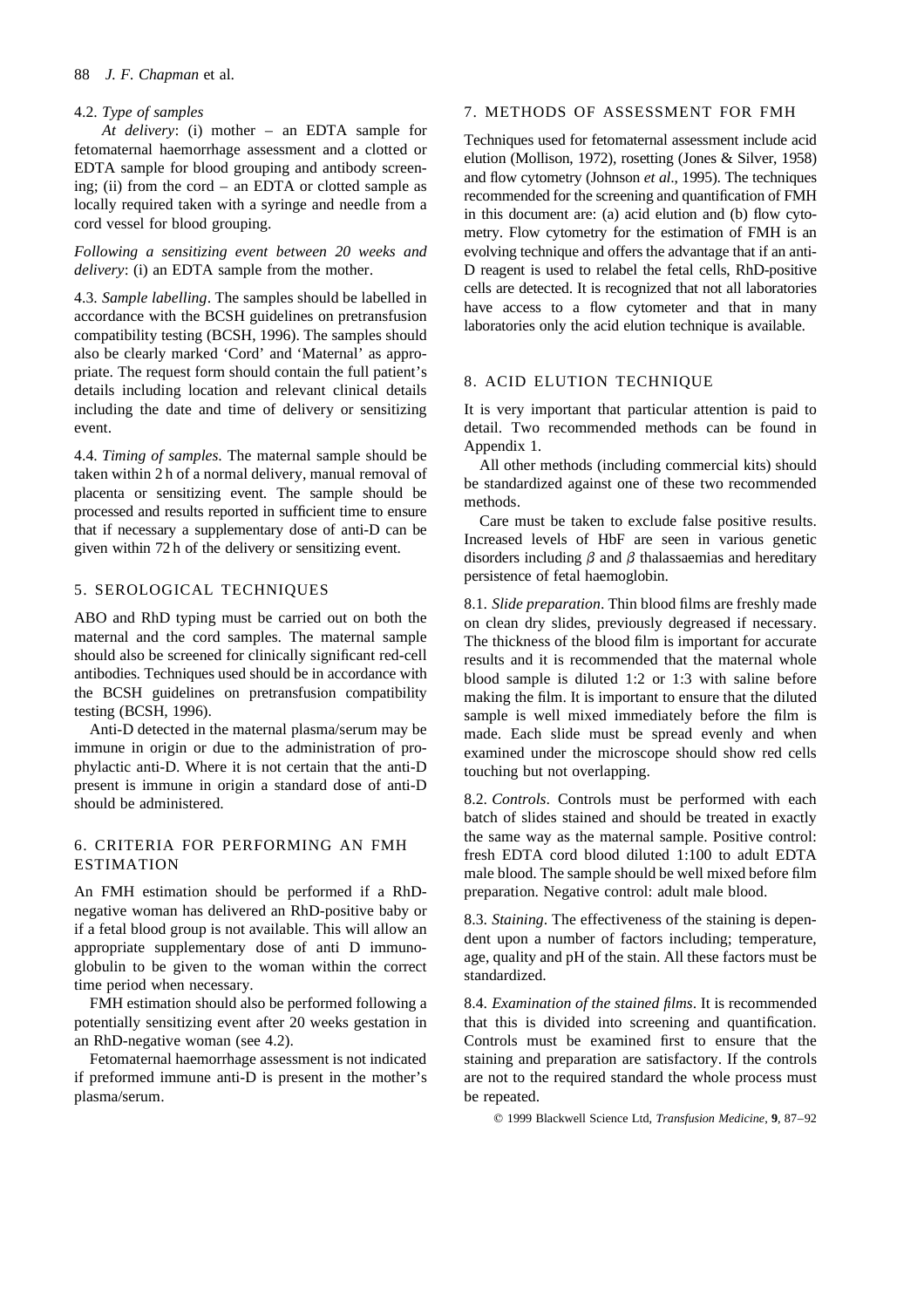8.4.1. *Screening*. A minimum of 25 fields should be examined using a ×10 objective. If no fetal red cells are seen the FMH can be reported as <4 mL fetal red cells and no further anti-D is needed. If any fetal red cells are seen a full quantification must be performed.

8.4.2. *Quantification*. Slides giving a positive screening result must be examined further to estimate the number of fetal cells present. It is recommended that fetal cells are expressed as a proportion of adult cells with a minimum of  $6000$  cells being counted using a  $\times 40$ objective. Lowering the condensor may make it easier to count ghosts. This method is aided by the use of a Miller Square disc or an Index Square. Their use is described in Appendix 2.

8.5. *Calculation of the FMH*. This is calculated using the formula described by Mollison (1972). This assumes that the maternal red cell volume is 1800 mL, fetal cells are 22% larger than maternal cells and only 92% of fetal cells stain darkly. The fetal bleed should be calculated thus:

Uncorrected volume of bleed  $= 1800 \times$  fetal cells counted (*F*)/Adult cells counted (*A*)

Corrected for fetal volume  $(1.22) = (1800 \times F/A) \times 1.22 = J$ and corrected for staining efficiency  $(1.09) = J \times 1.09$  = fetal bleed

An example is given in Appendix 2. When the fetomaternal bleed has been determined a supplementary dose of anti-D is given in accordance with recommendations, i.e. 125 iu mL fetal red cells. A minimum of 500 iu must be given. When there is an FMH of more than 15 mL it is preferable to use the larger anti-D Ig IM preparation (2500 iu or 5000 iu) (Lee *et al*., 1999).

8.6. *Women with high levels of HbF*. A standard dose of anti-D should be given. If free anti-D is present in the plasma no further anti-D immunoglobulin is necessary; however, if no free anti-D is present a supplementary dose should be given and the original and a new sample should be sent to an appropriate centre for flow cytometric analysis.

# 9. FLOW CYTOMETRY

The flow cytometry method is evolving and therefore only general guidance is given and a detailed method is not included.

9.1. *Sample*

9.1.1. Anticoagulated blood must be used.

9.1.2. The washing procedure must be validated to ensure that: (a) all cells are sedimented by the centrifugation procedure and, (b) all cells are thoroughly resuspended before staining.

q 1999 Blackwell Science Ltd, *Transfusion Medicine*, **9**, 87–92

9.2. *Staining*. Indirect and direct methods of staining are available for identifying RhD-positive fetal red cells.

9.2.1. *Indirect staining*. (i) A polyclonal antiserum or monoclonal antibody which gives clear discrimination between RhD-positive and RhD-negative cells must be used. (ii) It is recommended that a fluorescent isothiocyanate (FITC) or phycoerythrin (PE)-labelled Fab antihuman IgG reagent is used to prevent agglutination of fetal RhD-positive red cells. (iii) The anti-D and fluorescent anti-IgG reagent should be tested in a checkerboard assay to determine the optimum combination that gives maximum discrimination between negative and positive populations.

9.2.2. *Direct staining*. FITC- or PE-labelled monoclonal anti-D antibodies are commercially available. The antibodies must be validated against mixtures of Dpositive and D-negative cells to ensure that a clear discrimination between negative and positive populations can be made. The direct test should always be done on a maternal sample prior to the administration of anti-D.

Where the mother has received a dose of prophylactic anti-D it is possible that the RhD-positive fetal cells will be sensitized to such an extent that binding of the fluorescent-labelled anti-D will be inhibited. This may falsely indicate that no RhD-positive cells are present. It is recommended that where it is known that the mother has received anti-D, an indirect and direct flow cytometric test should be undertaken.

9.3. *Quantification*. RBCs should be selected for analysis by using forward and side scatter parameters. A gate setting should be selected such that >99% of red cells will be analysed for fluorescent staining. Validation of the gate settings may be accomplished by back gating with RBCs stained for example with an antiglycophorin– FITC reagent. The use of the following in-house standards is recommended which use ABO-compatible RhDnegative and RhD-positive donors:

- $\bullet$  100% D-negative cells
- 99% D-negative and 1% D-positive (approximating an 22-mL bleed)
- $\bullet$  99.75% D-negative and 0.25% D-positive (approximating a 5.5-mL bleed)

It is recommended that, as a minimum, duplicate test samples be analysed. To minimize the coefficient of variation obtainable, no less than 500 000 events should be collected. Where the flow cytometer does not allow this, samples should be continuously reanalysed until an analysis of a sufficient number of cells (through summation by simple addition of the results from several individual counts) has been obtained.

The gain setting on FL1 or FL2 should be set so that <5% of negative events fall below the first log decade.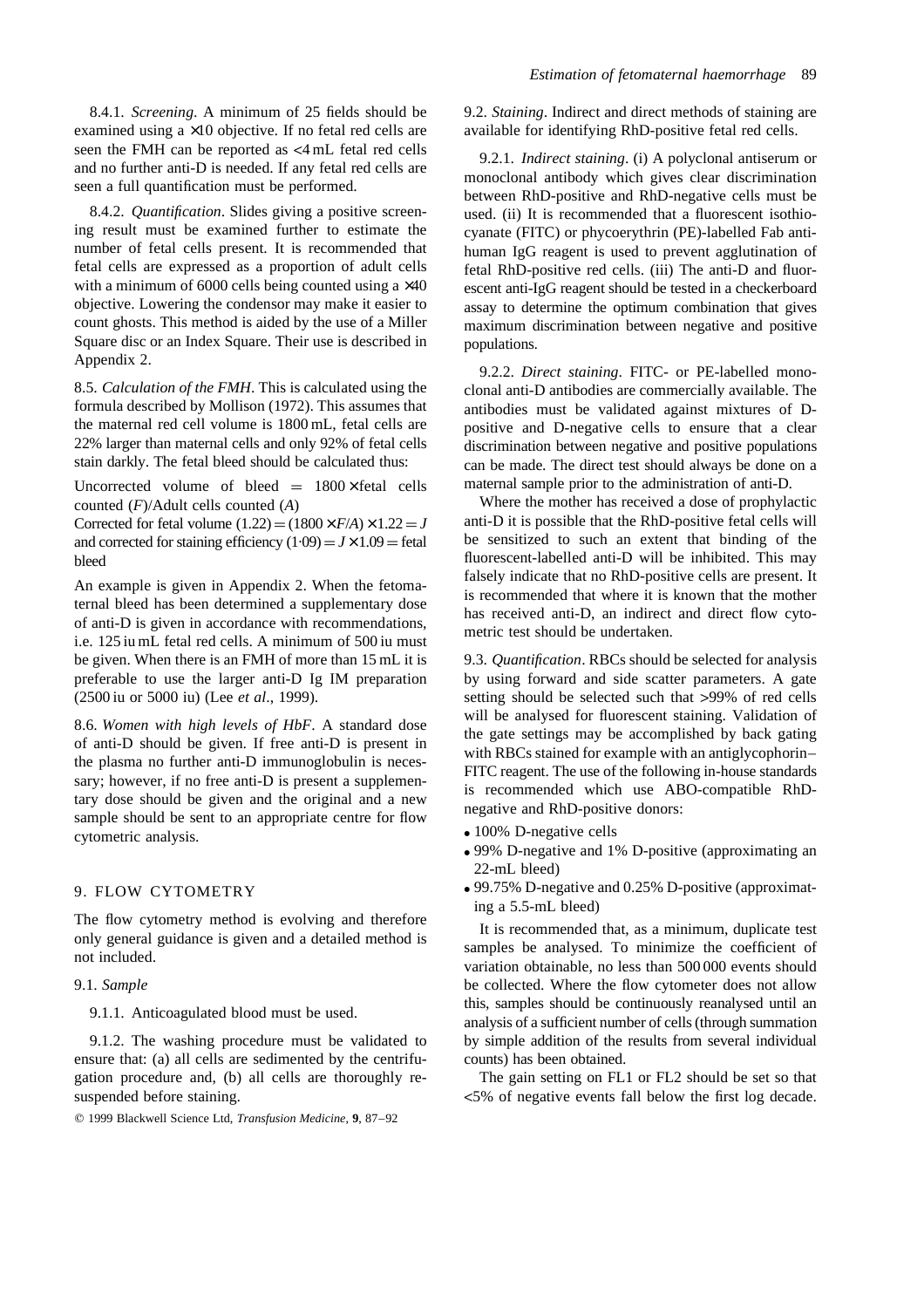Regions must be set on FL1 or FL2 to separate negative and positive cells; less than 0·05% of negative events should fall in the positive region. Background positive events obtained with 100% D-negative cells must be subtracted from the test positive events.

9.4. *Calculation of FMH*. The percentage of RhDpositive events (i.e. presumed red cells) is used to calculate the volume of fetal blood from the presumed maternal blood volume. The maternal blood volume is assumed to be 1800 mL of packed red cells; no account is taken of maternal haematocrit, maternal body mass or the occurrence of maternal haemodilution just prior to delivery. Cord red cell volume is assumed to be 22% greater than that of adult red cells; hence the volume of fetal cells calculated as a percentage of the maternal red cell number found to be RhD-positive should be proportionately increased in order to take this difference into account. Thus, if 0·5% of the maternal blood is D positive, then the fetal bleed will be calculated to be:

uncorrected for fetal RBC volume:

 $1800 \times 5/1000 = 9$ corrected for fetal RBC volume:  $= 9 + (9 \times 22/100) = 10.98.$ 

# 10. CONFIRMATION

For any FMH greater than 4 mL an appropriate supplementary dose of anti-D immunoglobulin must be given immediately. A repeat estimation of the FMH should be carried out 48 h following the initial anti D injection. The serum plasma should be screened for anti-D.

The protocol for follow up and confirmation that must be followed is shown in Table 1.

It is recommended that wherever possible a transplacental haemorrhage of greater than 4 mL should be confirmed by flow cytometric analysis. If this method is not available then a separate operator should confirm the FMH by the Kleihauer technique or if this is not possible, e.g. out of routine working hours a new film should be examined.

#### 11. FOLLOW UP

Where a large fetal maternal haemorrhage (>4 mL) has been identified a sample should be taken from the mother 6 months after the sensitizing event and the serum or plasma tested for the presence of anti-D.

## ACKNOWLEDGMENTS

The writing group wish to acknowledge the help of Dr Eric Austin and Dr Anatole Lubenko in writing the section on flow cytometry.

#### **REFERENCES**

- BCSH. (1996) Guidelines for pre-transfusion compatibility procedures in blood transfusion laboratories. *Transfusion Medicine*, **6**, 273–283.
- Lee, D., Contreras, M., Robson, S.C., Rodeck, C.H. & Whittle, M.J. (1999) Guidelines for the use of anti-D immunoglobulin for Rh prophylaxis. *Transfusion Medicine* (in press).
- Milkins, C.E., Wardle, J., O'Hagan, J., McTaggart, P., West, M., Parker-Williams, J. & Knowles, S.M. (1997) Measurement of feto-maternal haemorrhage (FMH)—A report of the first two surveys from the UK National External Quality Assessment pilot scheme for FMH. *Transfusion Medicine*, **7**, Suppl. 1, 52.
- Johnson, P.R.E., Tait, R.C., Austin, E.B., Shwe, K.H. & Lee, D. (1995) The use of flow cytometry in the quantiation and management of large feto-maternal haemorrhage. *Journal of Clinical Pathology*, **48**, 1005–1008.
- Jones, A.R. & Silver, S. (1958) The detection of minor erythrocyte populations by mixed agglutinates. *Blood*, **13**, 763.
- Mollison, P.L. (1972) Quantitation of transplacental haemorrhage. *British Medical Journal*, **3**, 31–34.
- UK Blood Transfusion Services Immunoglobulin Working Party. (1991) Recommendations for the use of anti-D immunoglobulin. *Prescribers Journal*, **31**, 137–145.
- Wagstaff, W. (1978) Practical aspects of anti-D prophylaxis of haemolytic disease of the newborn. *Association of Clinical Pathologists: Broadsheet 90*.

## **Table 1**

| Acid elution/flow cytometry | Serum/plasma   | Action                                                      |
|-----------------------------|----------------|-------------------------------------------------------------|
| No fetal cells present      | No free anti-D | Give further dose of anti-D                                 |
|                             |                | Re-test the serum/plasma for presence of free anti-D in 48h |
| No fetal cells present      | Free anti-D    | No further action                                           |
| Fetal cells present         | No free anti-D | Quantify and give appropriate further dose of anti-D        |
|                             |                | Repeat FMH assessment in 48h                                |
| Fetal cells present         | Free anti-D    | Repeat FMH assessment in 48h                                |

q 1999 Blackwell Science Ltd, *Transfusion Medicine*, **9**, 87–92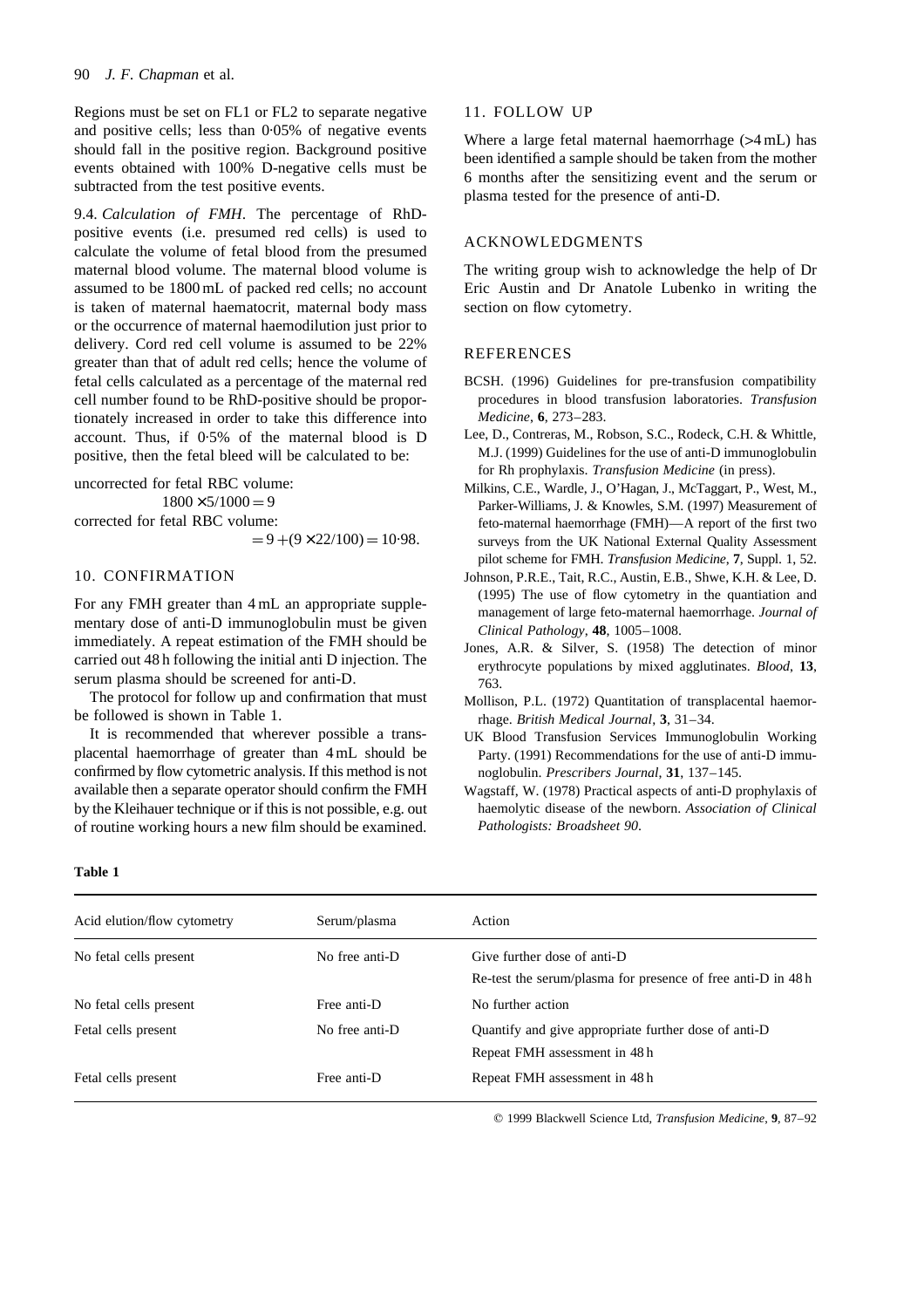#### APPENDIX 1

# *Demonstration of fetal haemoglobin in individual red cells using acid elution technique*

*Principle*. Fetal haemoglobin (HbF) is more resistant than adult haemoglobin (HbA) to both alkali denaturation and acid elution. When dry blood films are fixed and then immersed in an acid buffer solution, HbA is denatured and eluted, leaving red-cell ghosts. Red cells containing HbF are resistant and the haemoglobin can be stained; these cells stand out in a sea of ghost maternal cells. There are many factors which influence the quality of the results.

Two techniques will be described. The first is based on the classical Kleihauer method, and the second is a shorter modification on which commercially available kits are based. For both *strict timing* is essential.

*Method 1*

Reagents:

*Fixative*

Solution A: citric acid monohydrate  $0.1$  M ( $C_6H_8O_7H_2O$ MW 210.14), 21·01 g to 1 litre distilled water.

Solution B: disodium hydrogen phosphate 0·2 <sup>M</sup>  $(Na_2HPO_4$ . 2H<sub>2</sub>O MW 177.99) 35.60 g to 1 litre distilled water.

Working buffer: pH 3·3 Solution A: 73·4 mL Solution B: 26·6 mL

Check pH and adjust if necessary; pH is critical.

*Stains*

Ehrlich's acid haematoxylin Eosin Y  $10 g L^{-1}$  in distilled water

#### *Method*

**1** Make the films as described above.

**2** Fill a Coplin jar with the working citrate-phosphate buffer (pH 3.3) and allow to warm to  $37^{\circ}$ C. Allow air bubbles to escape.

**3** Fix slides in 80% ethanol for 5 min. Rinse in tap water and air dry.

4 Immerse slides in citrate-phosphate buffer at 37 °C for 5 min. Agitate slides at 1 and 3 min to ensure even exposure to the buffer.

**5** Rinse slides in tap water and air dry.

**6** Stain slides in Ehrlich's acid haematoxylin for 3 min. Rinse slides in tap water.

**7** Counterstain with eosin for 3 min. Rinse in tap water and dry.

Results: Haemoglobin F-containing cells are stained densely red and are refractile. The cells that contained HbA are ghosts. White cells stain grey/blue.

q 1999 Blackwell Science Ltd, *Transfusion Medicine*, **9**, 87–92

*Method 2—rapid technique* Reagents: Solution A: Haematoxylin 7·5 g in 100% ethanol to 1 litre Solution B: Ferric chloride 24 g Hydrochloric acid  $(2.5 \text{ mol L}^{-1})$  20 mL Distilled water to 1 litre Eluting solution (pH 1·5) Solution A: 2 parts Solution B: 1 part 80% Ethanol 1 part

Counterstain: Eosin Y  $10 \text{ g L}^{-1}$  in distilled water

Solutions A and B can be stored at room temperature. If stored in a refrigerator, the eluting solution must be allowed to reach room temperature before use. The eluting solution should be made up fresh each time.

#### *Method*

**1** Make films as described above.

**2** Fix in 80% ethanol for 5 min. Air dry.

**3** Flood slides with the eluting solution at room tem-

perature for 20 s. Rinse in distilled water and air dry.

**4** Stain with 1% eosin for 2 min.

**5** Rinse in tap water and air dry.

The staining characteristics are identical to those described above. Examination and reporting is described elsewhere in the document.

#### APPENDIX 2

# *Quantification of FMH using visual counting*

*Using a miller square (Fig. 1)*



**Fig. 1**. Miller square.